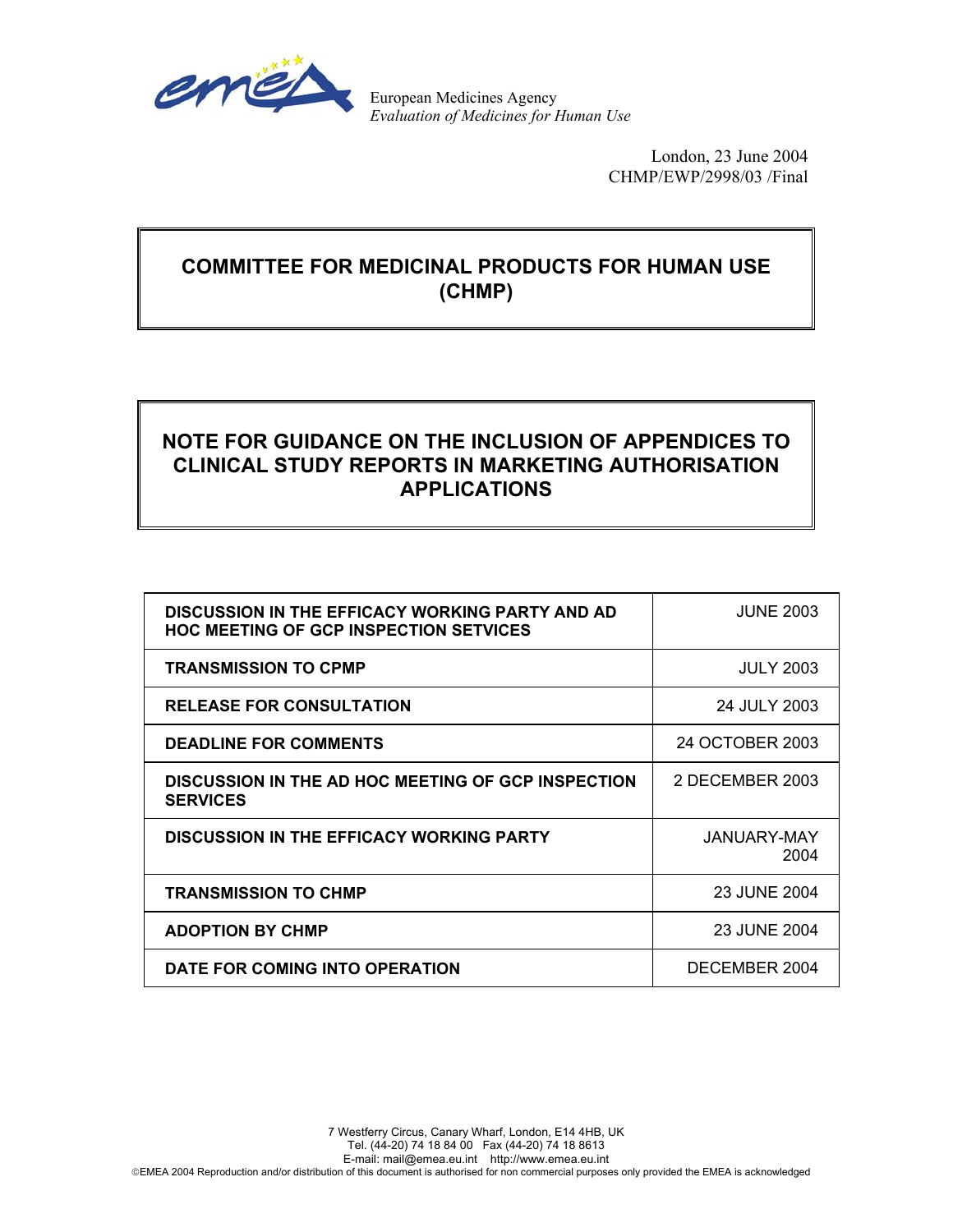## NOTE FOR GUIDANCE ON THE INCLUSION OF APPENDICES TO CLINICAL STUDY REPORTS IN MARKETING AUTHORISATION APPLICATIONS

This note for guidance provides clarification on which appendices to clinical study reports should be systematically included in Marketing Authorisation Applications and which may be made available on request of the competent authorities.

### **1. INTRODUCTION**

The Note for Guidance on Structure and Content of Clinical Study Reports (CPMP/ICH/137/95), describes in section 16 the appendices to a clinical study report. The Directive 2001/83/EC in Annex I section 5.2(e) sets out that: *"The particulars of clinical trials referred to above shall be forwarded to the competent authorities. However, in agreement with the competent authorities, the applicant may omit part of this information. Complete documentation shall be provided forthwith upon request."* 

It is indicated in CPMP/ICH/137/95, that in writing the clinical study report a modular approach should be taken, i.e. that the report should consist of a core report, giving the necessary information to assess the results of the trial and of the appendices, containing additional information. The list of appendices includes a lot of information that may not be necessary for evaluation on a routine basis. Certain of the appendices should be submitted systematically with each report and others should be available on request. In order to provide a default guidance and "agreement with the competent authorities" the following list has been established, as the minimum required. This list should be supplemented where appropriate according to the nature of the study, indication and product; if there is a doubt these cases should be discussed with the competent authority (ies). They may be provided on paper or CD-ROM or both.

A copy of the complete report, including all appendices, should be available on request at the time of the application. When requested, the appendices should be provided to the authorities within 48 hours. The appendices, which are not listed below, should be set up in such a way, that they could be separated from the main report without impairment of the understanding of the report.

### **2. INCLUSION OF APPENDICES IN CLINICAL STUDY REPORTS SUBMITTED IN MARKETING AUTHORISATION APPLICATIONS**

The following appendices are those that are required to be submitted, in the initial application dossier with each clinical study report. The numbering and text are taken from the Note for Guidance (CPMP/ICH/137/95) and clarification added in italics where applicable:

#### **16.1 Study Information**

16.1.1 Protocol and protocol amendments

16.1.2 Sample case report form (unique pages only) *(including sample patient diary card or equivalent data collection tools).* 

16.1.3 List of IECs or IRBs – representative written information for patient and sample consent forms (*the written information for patient and sample consent forms can be the template developed for the study and need not be those from individual sites)* 

CHMP/EWP/2998/03 rev8/final 16.1.4 List and description of investigators and other important participants in the study *(including e.g. CROs, central laboratories etc if not listed elsewhere in the report such as in*